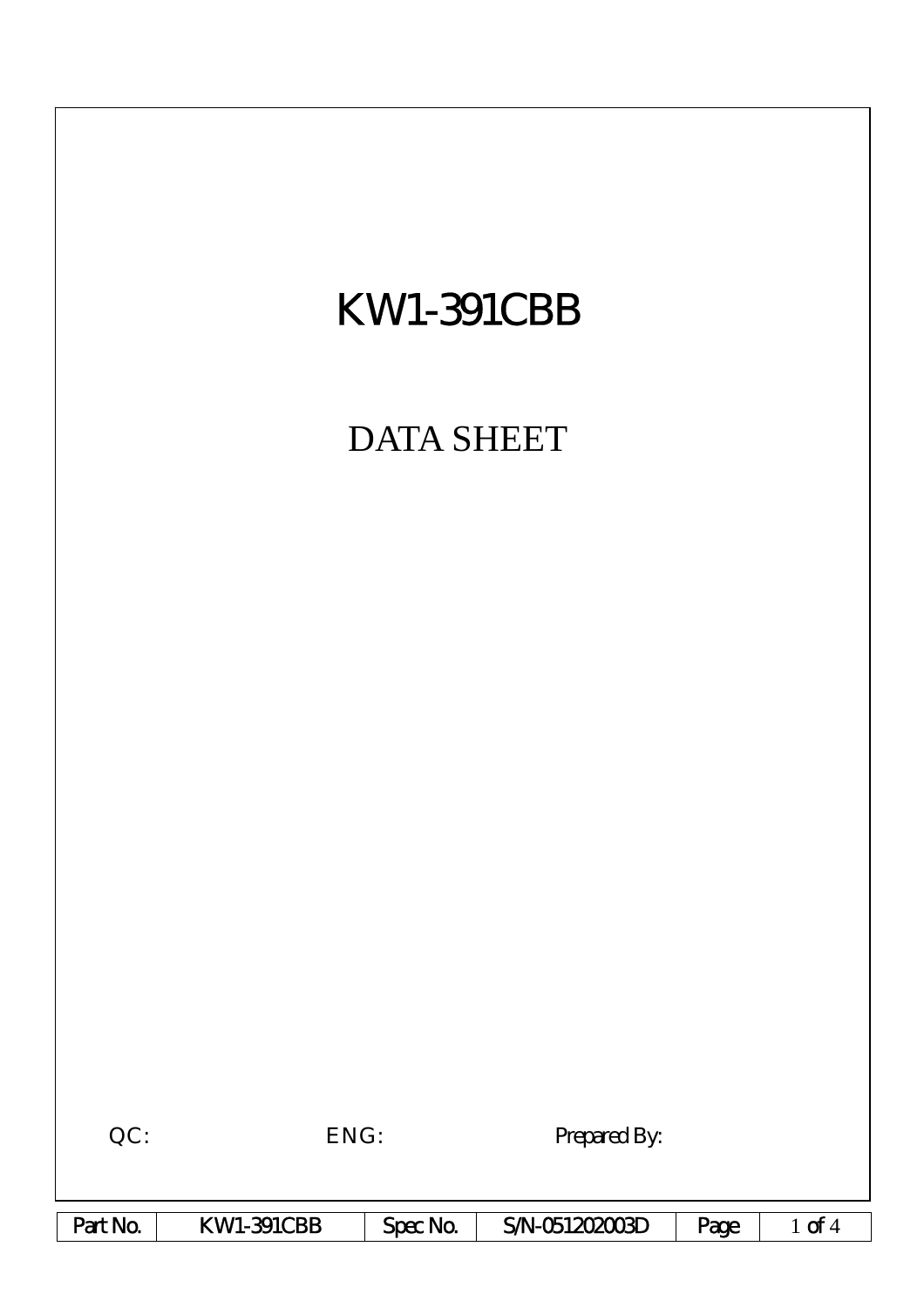

| Part No. | KWI-391CBB | Spec No. | $SM-051202003D$ | Page |  |
|----------|------------|----------|-----------------|------|--|
|----------|------------|----------|-----------------|------|--|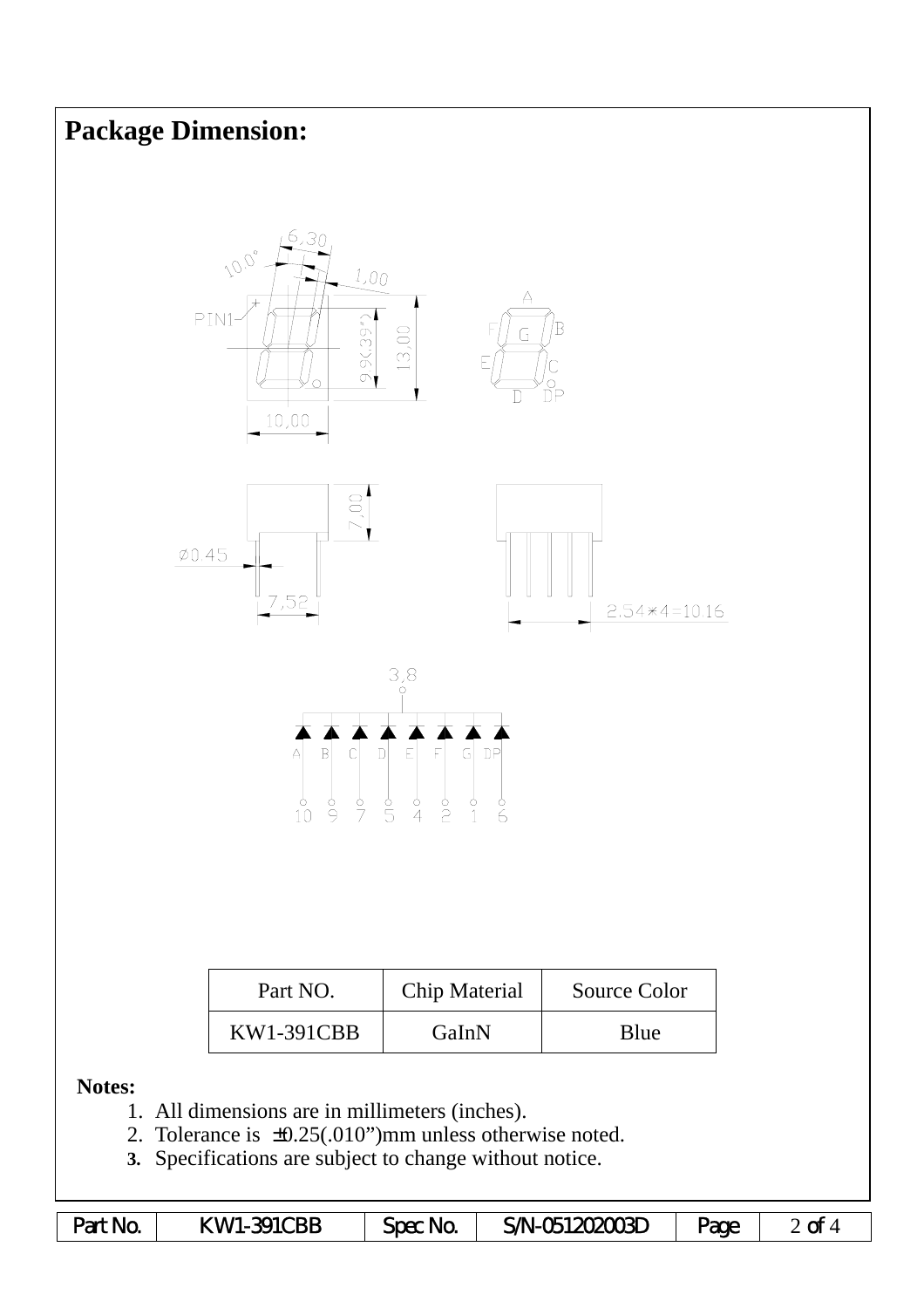| <b>Absolute Maximum Ratings at Ta=25</b>                     |                      |      |  |  |  |
|--------------------------------------------------------------|----------------------|------|--|--|--|
| Parameter                                                    | MAX.                 | Unit |  |  |  |
| Power Dissipation                                            | 100                  | mW   |  |  |  |
| Peak Forward Current<br>(1/10 Duty Cycle, 0 1ms Pulse Width) | 100                  | mA   |  |  |  |
| Continuous Forward Current                                   | 35                   | mA   |  |  |  |
| Derating Linear From 50                                      | Q <sub>4</sub>       | mA/  |  |  |  |
| Reverse Voltage                                              | 5                    | V    |  |  |  |
| Operating Temperature Range                                  | $-40$<br>$to +80$    |      |  |  |  |
| Storage Temperature Range                                    | $-40$<br>$to +80$    |      |  |  |  |
| Lead Soldering Temperature<br>$[1.6mm.03$ ") From Body]      | for 5 Seconds<br>260 |      |  |  |  |

## **Electrical Optical Characteristics at Ta=25**℃

| Parameter                | Symbol          | Min | Typ             | Max. | Unit    | <b>Test Condition</b> |
|--------------------------|-----------------|-----|-----------------|------|---------|-----------------------|
| Luminous Intensity       | Iv              | 15  | 30 <sup>°</sup> | 45   | md      | $I = 20$ mA (Note 1)  |
| Peak Emission Wavelength | p               | 460 | 468             | 472  | m       | $I_F = 20mA$          |
| Spectral Line Half-Width |                 | 35  | 40              | 45   | m       | $I_F = 20mA$          |
| Forward Voltage          | $\rm V_{\rm F}$ | 30  | 35              | 40   | V       | $I_F = 20mA$          |
| Reverse Current          | $I_{\rm R}$     |     |                 | 100  | $\mu$ A | $V_R = 5V$            |

## Note:

1. Luminous intensity is measured with a light sensor and filter combination that approximates the CIE eye-response curve.

| - / Ortical Characteristics Curves<br>Tynical <b>1</b><br>Flectrical |                 |         |                                       |     |    |  |  |
|----------------------------------------------------------------------|-----------------|---------|---------------------------------------|-----|----|--|--|
| <del>i hada inddida / opada omaddamindo oli yu</del>                 |                 |         |                                       |     |    |  |  |
| <b>INC</b>                                                           | <b>BB</b><br>₩к | Spec No | നന്ദ്ര .<br>-`W-C<br>ИI<br><b>THE</b> | 20P | -c |  |  |